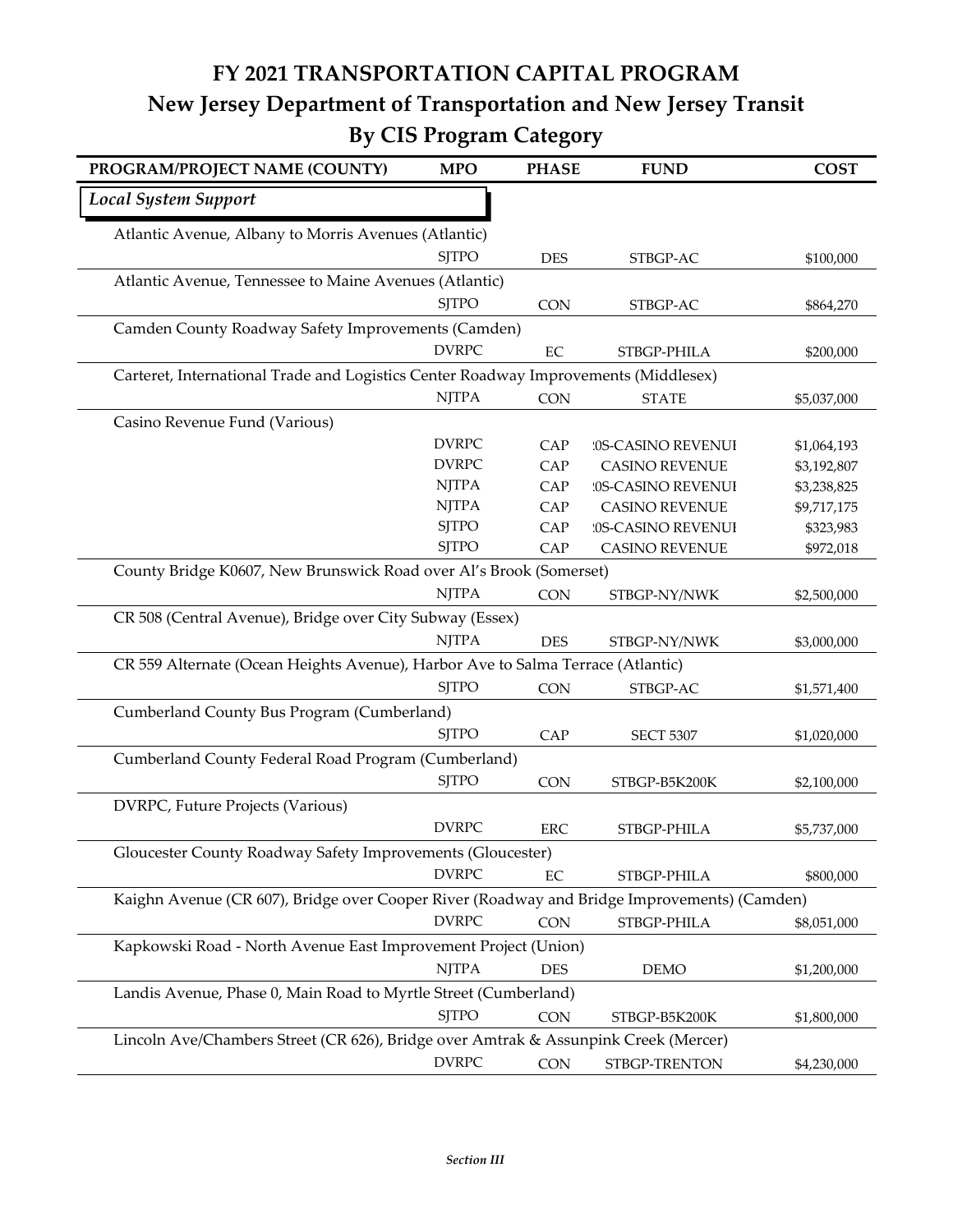| PROGRAM/PROJECT NAME (COUNTY)                                 | <b>MPO</b>   | <b>PHASE</b> | <b>FUND</b>   | <b>COST</b>   |
|---------------------------------------------------------------|--------------|--------------|---------------|---------------|
| <b>Local System Support</b>                                   |              |              |               |               |
| Local Aid Consultant Services (Various)                       |              |              |               |               |
|                                                               | <b>DVRPC</b> | EC           | STBGP-PHILA   | \$200,000     |
|                                                               | <b>NJTPA</b> | $\rm EC$     | STBGP-NY/NWK  | \$200,000     |
|                                                               | <b>SJTPO</b> | $\rm EC$     | STBGP-B5K200K | \$100,000     |
| Local Aid Grant Management System (Various)                   |              |              |               |               |
|                                                               | Statewide    | $\rm EC$     | 20S-STATE     | \$200,000     |
| Local Aid, Infrastructure Fund (Various)                      |              |              |               |               |
|                                                               | Statewide    | <b>ERC</b>   | 20S-STATE     | \$7,500,000   |
| Local Aid, State Transportation Infrastructure Bank (Various) |              |              |               |               |
|                                                               | Statewide    | <b>ERC</b>   | 20S-STATE     | \$22,600,000  |
| Local Bridges, Future Needs (Various)                         |              |              |               |               |
|                                                               | Statewide    | <b>ERC</b>   | <b>STATE</b>  | \$47,300,000  |
| Local Concept Development Support (Various)                   |              |              |               |               |
|                                                               | <b>DVRPC</b> | PLS          | STBGP-PHILA   | \$700,000     |
|                                                               | <b>NJTPA</b> | <b>PLS</b>   | STBGP-NY/NWK  | \$2,925,000   |
|                                                               | <b>SITPO</b> | <b>PLS</b>   | STBGP-B5K200K | \$275,000     |
| Local County Aid, DVRPC (Various)                             |              |              |               |               |
|                                                               | <b>DVRPC</b> | <b>ERC</b>   | 20S-STATE     | \$32,668,917  |
| Local County Aid, NJTPA (Various)                             |              |              |               |               |
|                                                               | <b>NJTPA</b> | <b>ERC</b>   | 20S-STATE     | \$105,502,141 |
| Local County Aid, SJTPO (Various)                             |              |              |               |               |
|                                                               | <b>SJTPO</b> | <b>ERC</b>   | 20S-STATE     | \$23,078,942  |
| Local Freight Impact Fund (Various)                           |              |              |               |               |
|                                                               | Statewide    | <b>ERC</b>   | <b>STATE</b>  | \$30,100,000  |
| Local Municipal Aid, DVRPC (Various)                          |              |              |               |               |
|                                                               | <b>DVRPC</b> | <b>ERC</b>   | <b>STATE</b>  | \$29,193,208  |
| Local Municipal Aid, NJTPA (Various)                          |              |              |               |               |
|                                                               | <b>NJTPA</b> | ERC          | <b>STATE</b>  | \$108,499,116 |
| Local Municipal Aid, SJTPO (Various)                          |              |              |               |               |
|                                                               | <b>SJTPO</b> | ERC          | <b>STATE</b>  | \$13,557,676  |
| Local Municipal Aid, Urban Aid (Various)                      |              |              |               |               |
|                                                               | Statewide    | ERC          | <b>STATE</b>  | \$10,000,000  |
| Local Safety/High Risk Rural Roads Program (Various)          |              |              |               |               |
|                                                               | <b>DVRPC</b> | ${\rm ERC}$  | <b>HSIP</b>   | \$3,000,000   |
|                                                               | <b>NJTPA</b> | ERC          | HSIP          | \$17,000,000  |
|                                                               | <b>SJTPO</b> | ERC          | HSIP          | \$2,000,000   |
| Mercer County Roadway Safety Improvements (Mercer)            |              |              |               |               |
|                                                               | <b>DVRPC</b> | EC           | STBGP-TRENTON | \$800,000     |
|                                                               |              |              |               |               |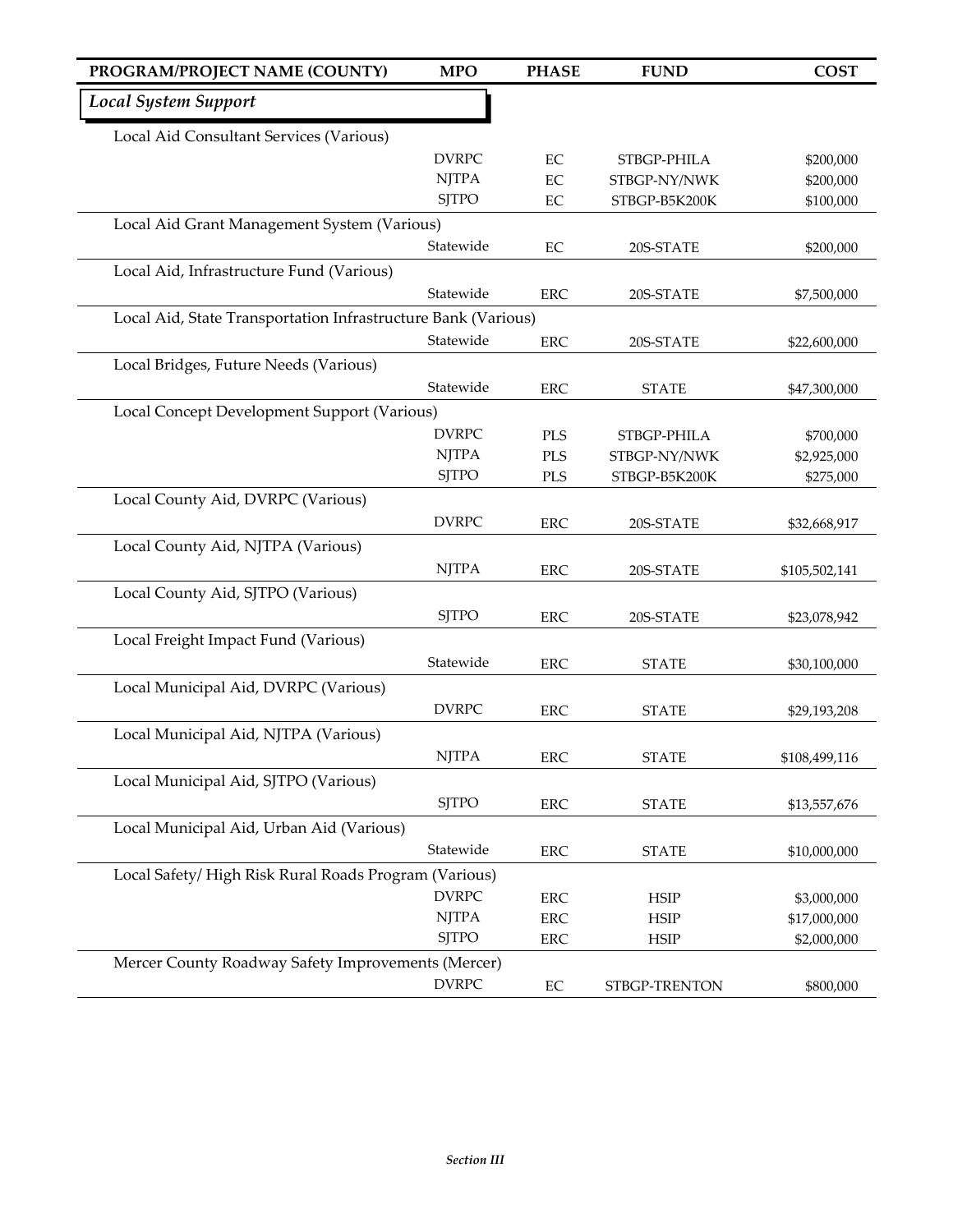| PROGRAM/PROJECT NAME (COUNTY)                                                       | <b>MPO</b>   | <b>PHASE</b> | <b>FUND</b>              | <b>COST</b>  |
|-------------------------------------------------------------------------------------|--------------|--------------|--------------------------|--------------|
| <b>Local System Support</b>                                                         |              |              |                          |              |
| Metropolitan Planning (Various)                                                     |              |              |                          |              |
|                                                                                     | <b>DVRPC</b> | <b>PLS</b>   | $\mathcal{P}\mathcal{L}$ | \$2,538,000  |
|                                                                                     | <b>DVRPC</b> | PLS          | PL-FTA                   | \$700,000    |
|                                                                                     | <b>DVRPC</b> | PLS          | STBGP-PHILA              | \$1,600,000  |
|                                                                                     | <b>NJTPA</b> | PLS          | $\mathcal{P}\mathcal{L}$ | \$9,890,000  |
|                                                                                     | <b>NJTPA</b> | PLS          | PL-FTA                   | \$3,172,706  |
|                                                                                     | <b>NJTPA</b> | PLS          | STBGP-NY/NWK             | \$8,000,000  |
|                                                                                     | <b>SJTPO</b> | PLS          | PL                       | \$1,069,000  |
|                                                                                     | <b>SJTPO</b> | PLS          | PL-FTA                   | \$462,477    |
|                                                                                     | <b>SJTPO</b> | PLS          | STBGP-L5K                | \$265,000    |
| Mill Road, Landis Avenue to CR 540 (Almond Road) (Cumberland)                       |              |              |                          |              |
|                                                                                     | <b>SJTPO</b> | <b>DES</b>   | STBGP-B5K200K            | \$100,000    |
| Monmouth County Bridges W7, W8, W9 over Glimmer Glass and Debbie's Creek (Monmouth) |              |              |                          |              |
|                                                                                     | <b>NJTPA</b> | <b>ROW</b>   | STBGP-NY/NWK             | \$1,000,000  |
| NJTPA, Future Projects (Various)                                                    |              |              |                          |              |
|                                                                                     | <b>NJTPA</b> | ERC          | STBGP-NY/NWK             | \$42,366,000 |
| Ocean Drive (CR 619), 62nd Street to 80th Street (Cape May)                         |              |              |                          |              |
|                                                                                     | <b>SJTPO</b> | <b>CON</b>   | STBGP-AC                 | \$1,676,112  |
| Rumson Road over the Shrewsbury River, CR 520 (Monmouth)                            |              |              |                          |              |
|                                                                                     | <b>NJTPA</b> | <b>CON</b>   | STBGP-NY/NWK             | \$37,000,000 |
| Section 5310 Program (Various)                                                      |              |              |                          |              |
|                                                                                     | <b>DVRPC</b> | CAP          | <b>SECT 5310</b>         | \$1,679,000  |
|                                                                                     | <b>DVRPC</b> | CAP          | <b>STATE</b>             | \$402,500    |
|                                                                                     | <b>NJTPA</b> | CAP          | <b>SECT 5310</b>         | \$5,110,000  |
|                                                                                     | <b>NJTPA</b> | CAP          | <b>STATE</b>             | \$1,225,000  |
|                                                                                     | <b>SJTPO</b> | CAP          | <b>SECT 5310</b>         | \$511,000    |
|                                                                                     | <b>SJTPO</b> | CAP          | <b>STATE</b>             | \$122,500    |
| Section 5311 Program (Various)                                                      |              |              |                          |              |
|                                                                                     | <b>DVRPC</b> | CAP          | <b>MATCH</b>             | \$437,000    |
|                                                                                     | <b>DVRPC</b> | CAP          | <b>SECT 5311</b>         | \$989,000    |
|                                                                                     | <b>DVRPC</b> | CAP          | <b>STATE</b>             | \$23,000     |
|                                                                                     | <b>NJTPA</b> | CAP          | <b>MATCH</b>             | \$1,330,000  |
|                                                                                     | <b>NJTPA</b> | CAP          | <b>SECT 5311</b>         | \$3,010,000  |
|                                                                                     | <b>NJTPA</b> | CAP          | <b>STATE</b>             | \$70,000     |
|                                                                                     | <b>SJTPO</b> | CAP          | <b>MATCH</b>             | \$133,000    |
|                                                                                     | <b>SJTPO</b> | CAP          | <b>SECT 5311</b>         | \$301,000    |
|                                                                                     | <b>SJTPO</b> | CAP          | <b>STATE</b>             | \$7,000      |
| Sixth Avenue (CR 652), Bridge over Passaic River (Passaic)                          |              |              |                          |              |
|                                                                                     | <b>NJTPA</b> | <b>DES</b>   | STBGP-NY/NWK             | \$3,000,000  |
| Small/Special Services Program (Various)                                            |              |              |                          |              |
|                                                                                     | <b>DVRPC</b> | $\rm EC$     | <b>STATE</b>             | \$415,790    |
|                                                                                     | <b>NJTPA</b> | EC           | <b>STATE</b>             | \$961,100    |
|                                                                                     | <b>SJTPO</b> | EC           | <b>STATE</b>             | \$96,110     |
| South Greenwich Street/Telegraph Road (CR 540), Phase 1 (Salem)                     |              |              |                          |              |
|                                                                                     | <b>SJTPO</b> | CON          | STBGP-L5K                | \$1,500,000  |